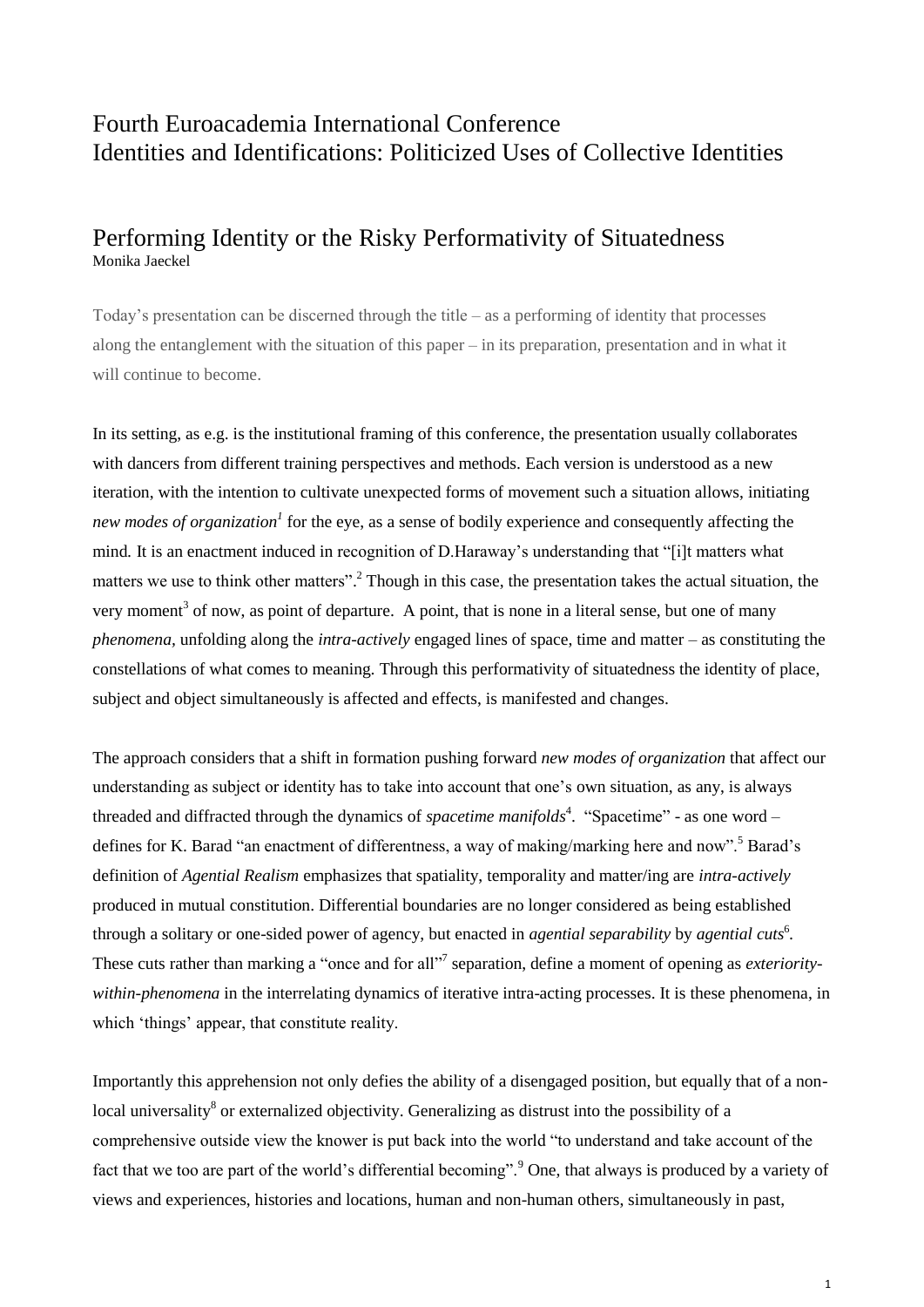present and future<sup>10</sup>. As such theory in its immanence and inventiveness is "one of the 'apparatuses' through which phenomena are produced"<sup>11</sup>, as R.Coleman states.

### *re-turning* the past – taking position somewhere

Inventive theoretical thoughts can be used in this regard to address and rework notions, similar to Hughes and Lury<sup>12</sup> adaption of S. Whatmore's notion of *returns*<sup>13</sup>. Such *re-turns* are marked as "products of repetition, of coming back to persistent troublings; [..]", though through them "no singular or unified progressive history or approach" can be discovered, but an opening towards an "intensity of multidimensional trajectories"<sup>14</sup>that enables a re-access of previously defined notions in a different setting. It is an understanding that takes into consideration the immanent re-working or *re-turning* of matter and mattering as *turnings over*. Under the aspects of *agential realism* these emerge as phenomena from *intraaction* and manifest as turnings towards or *re-turns* that again produce difference and meaning in their mutual entanglement.

Similar to the non-separation of *cutting together-apart<sup>15</sup>* that an *agential cut* performs, the introduction of *re-turns* fosters an understanding of subject and object, nature and culture, theory and practice, the individual, the social, and the symbolic as co-constituted in relation*<sup>16</sup>* - rather than being mediated through an opposition of otherness. The insight of being an always already embodied subjectivity that is affected by and through others<sup>17</sup>, because human or non-human ""others' are never very far from 'us'<sup>"18</sup> marks a profound shift away from dual opposition. In turning towards the relation of matter and meaning emerging from the entanglement of intra-activity that such *re-turns* establish "allows matter its due as an active participant<sup>"19</sup>. It acknowledges that materiality and culture - both including the ones of bodies – are active and work on each other, which *re-turns* "the idea of a unidirectional causal relationship between discourse and materiality"<sup>20</sup>.

Occasionally *re-turns* become visible, so when S. Whatmore renders J. Bennet's statement that "[h]umans are always in composition with nonhumanity, never outside of a sticky web of connections or an ecology" with the supplement of "an ecology of matter"<sup>21</sup>. *What matters* produces meaning, though one that never occurs due to a solitary agency, but within a certain surrounding. Such constellation become an *apparatus of bodily production*<sup>22</sup>, in which we are *intra-actively* marked by institutional settings as there are families, nation states or other cultural paradigms. D. Haraway thus defines bodies as *objects of knowledge*<sup>23</sup>,

Understood in a postmodern or post-structural sense representational instituted identifications constitute and thus 'brand' us<sup>24</sup>. But as we are never solely defined as someone's child, nor by profession or nationality these instantiations might overlap, interact, conflict, decrease or enhance identification<sup>25</sup>. Else, some of these classifications, like nationhood are rather latent commitments and provide a continual background that barely becomes explicit in everyday actions<sup>26</sup>. Others rather pre-consciously subsist within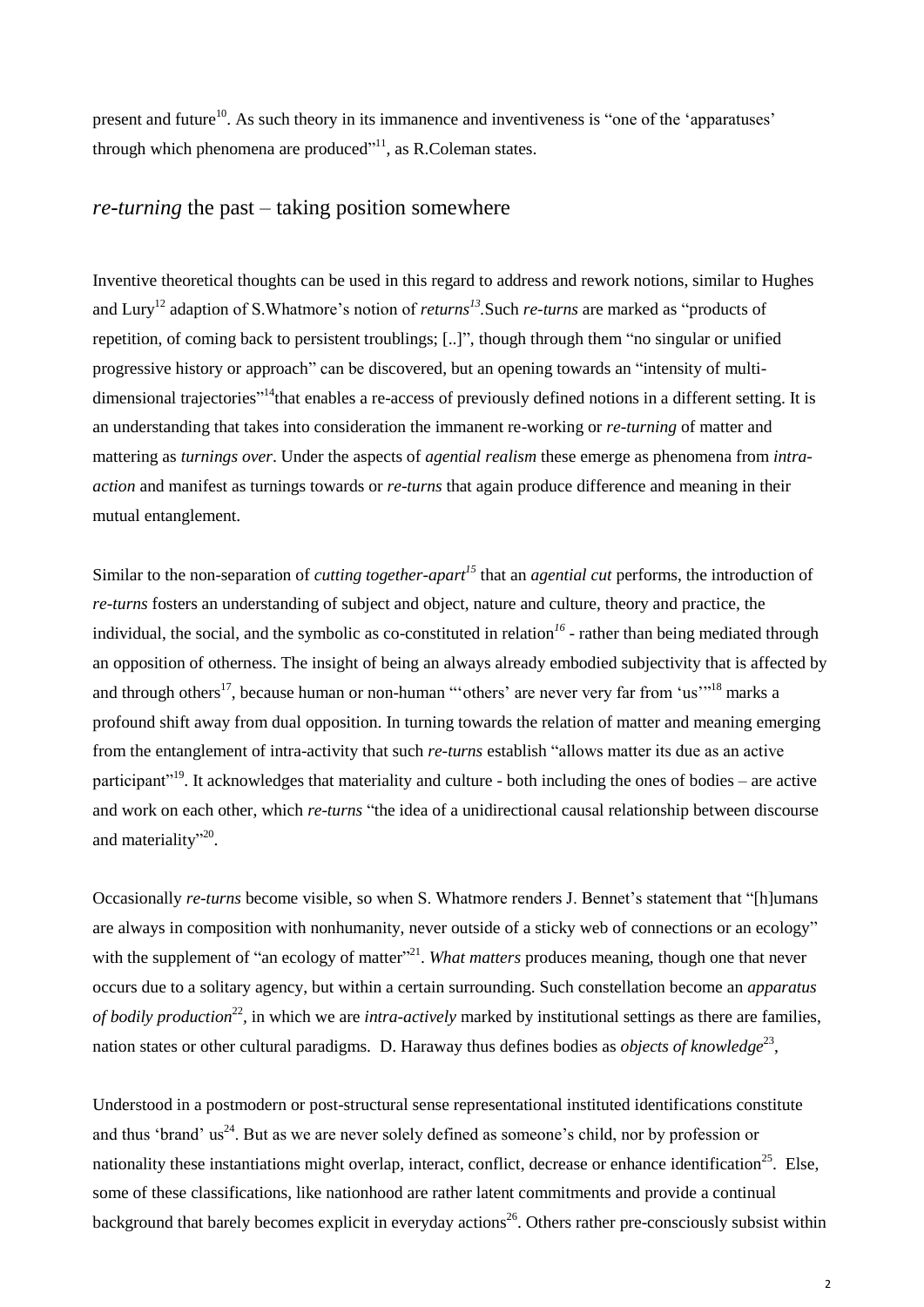"the habits of the body<sup>27</sup> as affected by somatic memories and pre-reflective associations"<sup>28</sup>. As such categories "as race [..] sediment as 'the racial backdrop of practical conciousness"<sup>29</sup> into the body. L.M.Alcoff here describes a point that equally can be accounted for classifications of sex or gender.

These 'images' of our world and the bodies in it are used to construct "meaning, using representational systems". S.Hall pointed out from a constructivist viewpoint: "Things don't mean: we construct meaning, to make the world meaningful and to communicate about that world meaningfully to others<sup>330</sup>. As such the signifier rules over the signified as a classification that creates borders and bonds. "Meaning is produced within language, by the 'work', of representation" as meaning-producing- practices<sup>31</sup> of designations. Though, as the conference description pointed out, these not necessarily reflect the complexity of human societies $32$  - within the iterative processes of worlding.

Identities rather have to be understood in the sense of "changing topologies of the contingent structural relations of power which materialize in *intra-action* with one another<sup>"33</sup>. As part of such iterative progressions representational concepts can no longer be seen to produce static instantiations<sup>34</sup> that can be singled out in their meaning once and for all. Acknowledging *intra-action* as a mutual co-constitution allows to *re-turn* the process of identity as deeply intertwined with the world's becoming due to "the reciprocal agentive effects culture and materiality have upon one another<sup>355</sup>, to cite R.Coleman again.

The impact institutionalizing terminology - ranging from art to language to nation state – has on the formation of their own identity – and furthermore on the ones of entangled human or non-human others -, marks institutions as intra-actively engaged and instances of emergence. Proposed as fixed positions manifests them as given or being accepted as common sense, but in fact they are "the result of sedimented hegemonic practice"<sup>36</sup> that often accompany the "irresponsibility of non-locality", and hence cannot be called into account<sup>37</sup>. But identifications are of this world<sup>38</sup>, their patterns emerge from their constitution of borders, which again *materialize in intra-action* from certain constellations of social practices as concepts or phenomena of iterative becomings.

### Present – ethics of response-ability

At this moment, while trying to act within the specifics this conference has set up as markers of access, my presentation simultaneously looks for gaps and borders that allow to grasp matter/ing different from common interpretations. Irrespectively speaking as a self-defined actor my situation is not that one of solitary agent, rather my presentation marks again an experiment that always is at risk of unexpected openings as positioning or situated knowledge production<sup>39</sup> brings forward. These risks though can *re-turn* chances.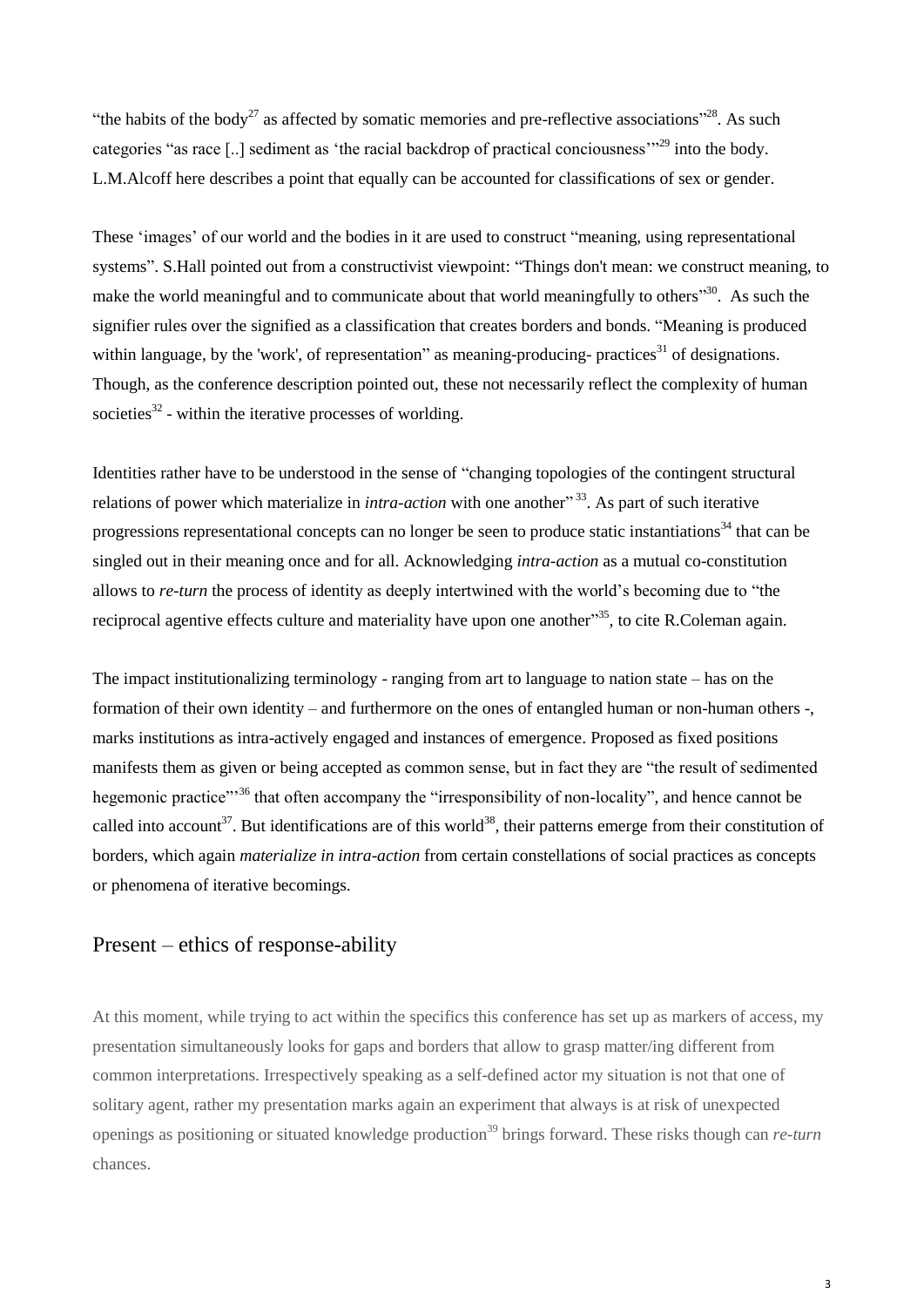Bodies not only matter for identities<sup>40</sup>, A. Machin remarks, rather in return identifications also produce a particular body<sup>41</sup>. Based on their boundary making practice of ex- and including identifications have to be seen as being in themselves *material-discursively* produced.<sup>42</sup> Emerging from the structures of social practices they are one part in "a field of material-discursive differentations whose dynamism is the 'ongoing ebb and flow of agency' that is the world in its differential becoming"<sup>43</sup>. From this angle identities evince as positionings that mark a specific *situatedness* and as such always rely on a subjectiveobjective or partial perspective. This "partial, always embodied specificity"<sup>44</sup>, P. Hinton points out in readdressing *Situated Knowledges<sup>45</sup>*marks the importance of Haraway's rework of the transcendent status that defines objectivity as a "'view from above' or [..] an abstract and universal 'outside'".

Positioning argues against a "'full' and total perspective that is in search for the fetishized perfect subject of oppositional history" <sup>46</sup>. Situating oneself within such a partial perspective is to consider "a politics that is not confined to any existing ascription of identity, but is rather a form of inquiry that needs to address the capacity for identity as a political gesture<sup>"47</sup>, P. Hinton again *re-turns* Haraway. Positioning offers the insight to be part in the separability of *agential cuts* as a coming to meaning, but not through a hierarchical position. Rather these cuts leave marks that always also *intra-actively* a/effect the production of our own bodies as *objects of knowledge*.

Institutional organisations, as equally social practices, both threaded through contingent structures of power relations, permeate the production of bodies and consequently the constitution of *agential reality* within we intra-act and have our being.<sup>48</sup> The material-discursive (or semiotic/cultural) relations that define institutions consequently produce bodies as governed and diffracted identity/ies of that very same regime of structures<sup>49</sup> they come from. It is, as P. Hinton points out, "not a subject that pre-exists its situated standpoint, but a subjectivity that is called into being as an expression of socio-political difference"<sup>50</sup> as its relational configurations just emerge in the process of being somewhere. As such we never respond to a radical outside of ourselves, but to the co-constitution of *'things'-in-phenomena* we help to enact.<sup>51</sup> "Positionings [...] are produced in intra-action"<sup>52</sup> and as such they can never be innocent of the phenomena produced or outside the system they are entangled with (- as also is my talk here). We do not have the sole power to choose nor are we chosen<sup>53</sup>, but we are always part of the *intra-actions* that contribute to the differential mattering of the world.

In its entangled becoming positioning shows that relations matter and "implies responsibility for our enabling practices"<sup>54</sup>. As a practice to get in touch it thus entails matter's *response-ability*<sup>55</sup>. Response/ ability is not a strictly passive or active component, but marks our habitual bodily interaction in the world by forming exactly that background of our perception<sup>56</sup> - that reproduces "norms and differences shaping the intersubjectivity of the community<sup>557</sup>. Institutional frameworks consequently perform equally on us and the environment, as vice versa our performance in and through them affect the drawing of material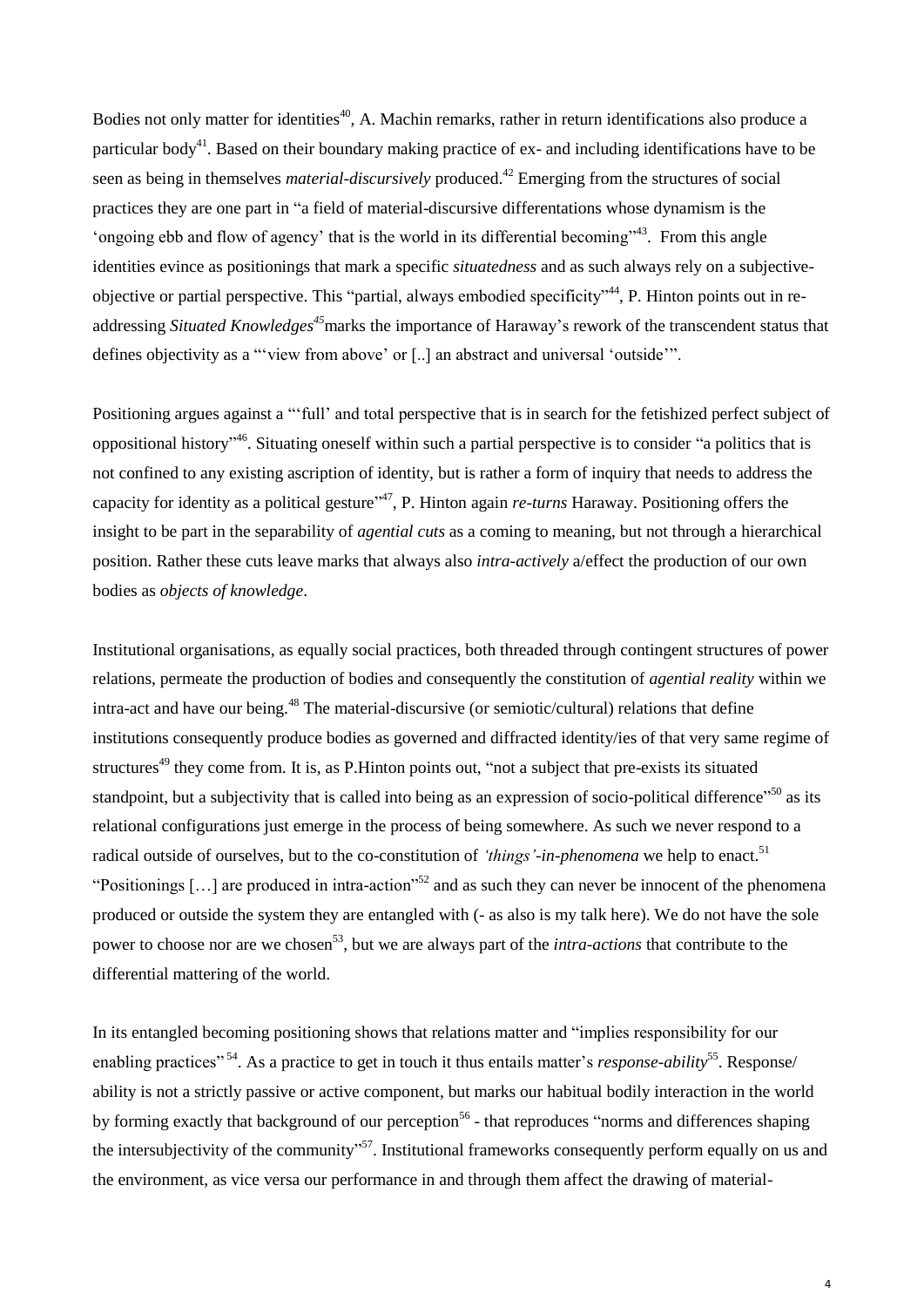discursive boundaries. That means "[t]he political subject [..] is repeatedly inscribed as the very means by which the world seeks to understand itself in its [sexed, raced, etc] difference"<sup>58</sup>.

#### Therefore Barad emphasizes the importance

*to respond, to be responsible, to take responsibility for that which we inherit (from the past and the future), for the entangled relationalities of inheritance that 'we' are, to acknowledge and be*  responsive to the noncontemporaneity of the present, [..]<sup>59</sup>.

It matters, "[w]hat we inquire into, what we produce in that inquiry and what enables our capacity for inquiry "as P. Hinton reiterates Haraway, as these "are the movements of politics, or political production<sup>"60</sup>. Similarly for A.Machin "the precariousness and ambiguity of identification not only underpins the antagonistic relationship with" the other, but offers an option for its transformation<sup>61</sup>.

## Situatedness as becoming and worlding - shift happens

This lecture, as well as your presence of listening, or not, forms an apparatus of *intra-action* producing *exteriorities-within-phenomena*. Always being-becoming identity does not mean we or anything could not be engaged in the exteriority-within-phenomena otherwise, but that we and things perceived are always in a situation of being somewhere, emerging through intra-action, as a moment of worlding. One, that leaves marks on bodies as an impact of certain institutional framings and our identity relations.

Subjectivity not only is embodied, but emerges as dispersed and interwoven as "[t]he body is never merely a passive transmitter of messages but plays an active role in the generation of perceptual meaning"<sup>62</sup>, D. Coole states. While bodily characteristics are used to determine identity, physical features have no given or objective meaning rather they are affected through preconditioned or "pre-reflective bodily awareness and practice, that includes incorporated identities<sup>"63</sup>. Thus bodies matter in "becoming our identities"<sup>64</sup> as *objects of knowledge*<sup>65</sup>. They participate in the creation of meaning and emerge as entities through and in entanglement of *intra-actions* as agential *separability* of the a/effectively acknowledgment of subjectobject-relations.

Institutional frameworks simultaneously in demand and reproducing certain modes of identification built on concordant structures, which objectify divisions of society<sup>66</sup>, need to be addressed as responsible and accountable in their material-discursive boundary making practices.*<sup>67</sup>* Required is a contestation of their 'logical barriers' based on an assumed rational universality as these define "specific (re)configurings of the world"<sup>68</sup> we are in. Though due to the intra-active entanglement no universal position of nowhere or infinite vision that can claim sole rationality is produced. Rather than an impossible pretence of absolute reason it demands bringing together the diffracted objectivity, which the partial and shared views provide, that are produced and resonate<sup>69</sup> in *situated knowledges*<sup>70</sup>. This includes to see ourselves as *de-centered* and situated, and consequently as response-able (and responsible) to and within the structures we help to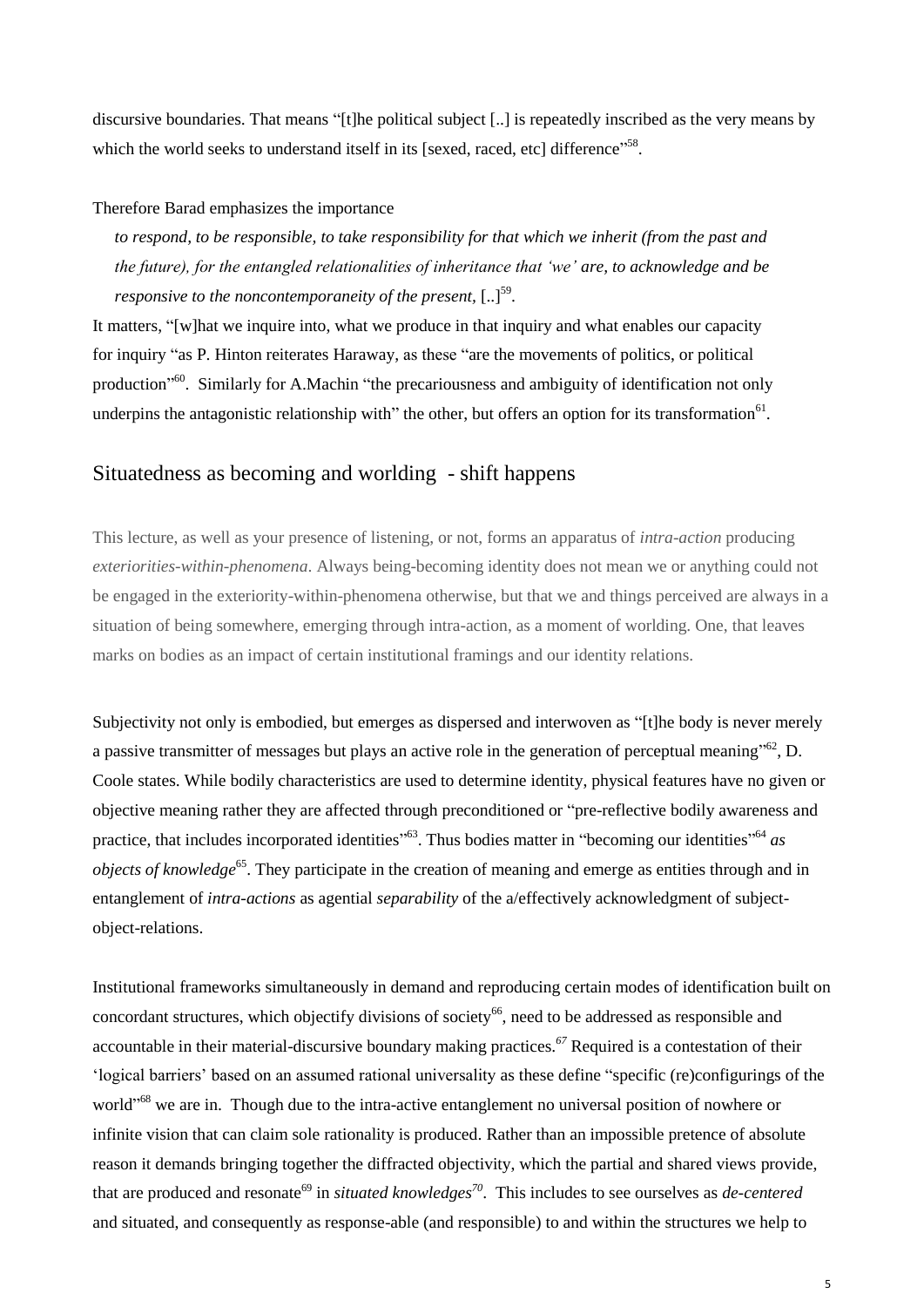create. Important is further not only what is constituted – in institutions and through identifications -, but at the same time what is excluded and thus left in an undefined space, where despite all it provides openings for unsettling possibilities of performative intervention. Drawing boundaries as steady is not only risky through the implied act of exclusion, which as 'othering' always "entails an indebtedness to the 'Other', who is [...] threaded through, the 'self' – a diffraction/dispersion of identity"<sup>71</sup>. An extended intra-active approach that acknowledges intra-actively changing identities can provide a sharedness for the 'exclusiveness' (in both senses of the word as being unique, but also excluded) of the other's ideas and views. *Situated knowledges,* in Haraway sense*,* are "not about isolated individuals" <sup>72</sup> , but the joining of partial views that live *within limits and contradictions.* 

The materialization of bodily *boundaries* in social interaction<sup>73</sup> is a coming together of inside and outside, an intertwined experience that marks boundaries as in themselves porous and only containing provisionally. *Exteriority* never is absolute, it emerges as a moment of opening and separation from *intraaction<sup>74</sup>*involving differences in views, places, human and non-human others. As *views from somewhere<sup>75</sup> ,*  in which each has its own participation of *agential reality* these differences affect the positioning and persistently create boundaries that as markers of a temporary outside though "shift from within" *<sup>76</sup> .*

Accepting that boundaries shift in *intra-action* allows "unanticipated insights—'points of view' which 'can never be known in advance'.."<sup>77</sup> as it is "a cross-cutting of topological reconfigurations' an ongoing rupturing"<sup>78</sup> from which unforeseen perspectives and unfamiliar connotations emerge. Such an inside and outside interrelation of chiasmic entanglement seems to accompany all *thingness*<sup>79</sup> that in its *thing-power 80* iteratively emerges in the elusiveness of that moment – that iterative *exteriority-within-phenomena* (still entailing "an infinite number of past experiences, habits and memories that enact our particular present".<sup>81</sup>). Or as Coleman summarizes L. Walker's words"[t]he better future is not so much *the effect of* present actions, but *is* the present". 82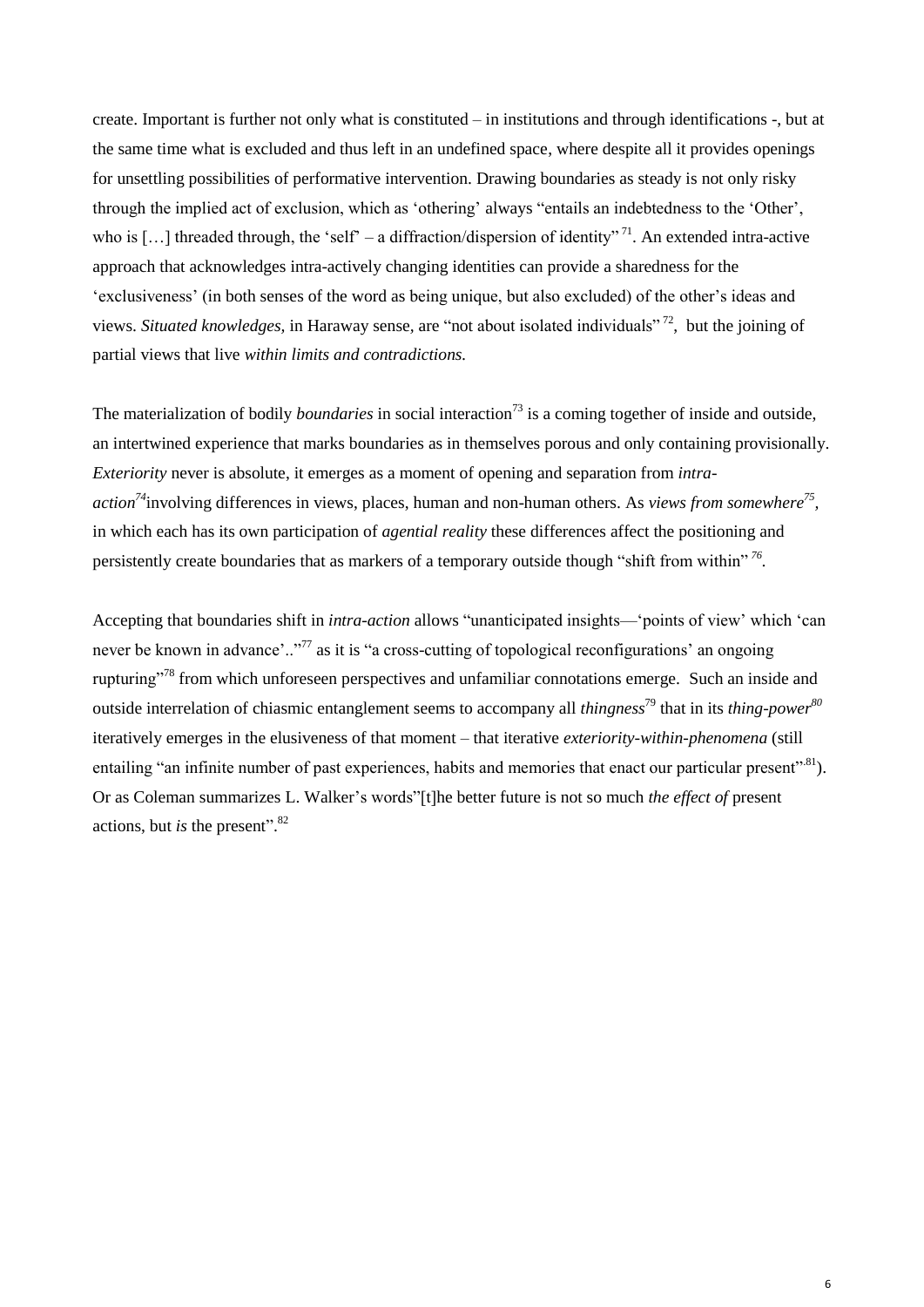#### Endnotes:

 $\overline{a}$ 

<sup>2</sup> Haraway, Donna. 2011. "SF: Science Fiction, Speculative Fabulation, String Figures, So Far". Public address at the Pilgrim Award:4. California via Lublin, Poland. URL: http://people.ucsc.edu/~haraway/Files/PilgrimAcceptanceHaraway.pdf

<sup>3</sup> Derrida, Jaques. 1991. trans. Berezdivin, Ruben. "At This Very Moment In This Work Here I Am" in *Re-reading Levinas*. edited by Bernasconi, Robert and Critchley, Simon. 11*.* Bloomington: Indiana University Press.

<sup>6</sup> Barad, Karen. 2010. "Quantum Entanglements and Hauntological Relations of Inheritance: Dis/continuities, SpaceTime Enfoldings, and Justice-to-Come" in *Derrida Today* 3.2: 265. doi:10.3366/E1754850010000813

"*Agential cuts*, by contrast, do not mark some absolute separation but a cutting together/apart – a 'holding together' of the *disparate* itself, . . . without wounding the dis-jointure, the dispersion, or the difference, without effacing the heterogeneity of the other . . . without or before the synthetic junction of the conjunction and the disjunction' (Derrida 1994, 29)."

Barad 2007, 179

<sup>8</sup> Hinton, Peta. 2014. "Situated Knowledges and New Materialism(s): rethinking a Politics of Location" in *Woman: a cultural review*, Vol.25, No.1: Hinton on Haraway's situatedness. doi:10.1080/09574042.2014.901104

<sup>9</sup> Barad 2007, 91

<sup>10</sup> Barad 2010, 261: The past is not present. 'Past' and 'future' are iteratively reconfigured and enfolded through the world's ongoing intra-activity.

also: 264 .. *co-excisting multiplicities of entangled relations of past-present-future-here-there* ..

<sup>11</sup> Coleman, Rebecca. 2014. "Inventive Feminist Theory: Representation, Materiality and Intensive Time" in *Woman: a cultural review*, Vol.25, No.1: 42, doi:10.1080/09574042.2014.901098

<sup>12</sup> Hughes, Christina and Lury, Celia. 2013. "Re-turning feminist methodologies: from a social to an ecological epistemology", in *Gender and Education,* Vol. 25, No.6. doi:10.1080/09540253.2013.829910

<sup>13</sup> Whatmore, Sarah. 2006. "Materialist returns: practising cultural geography in and for a more-than-human word" in *cultural geographies,*13. doi:10.1191/1474474006cgj377oa

<sup>14</sup> Hughes and Lury 2013, 787

<sup>15</sup> Barad 2007*,* 179

<sup>16</sup> Dolphin, Rick and van der Tuin, Iris. 2012. "The Transversality of New Materialism" in *New Materialism: Interviews & Cartographies*, 106-107, London: Open Humanities Press. [http://www.openhumanitiespress.org/books/titles/new-materialism/;](http://www.openhumanitiespress.org/books/titles/new-materialism/) also: Thiele, Kathrin. 2015. "Theorizing is worlding –teaching new Feminist Materialism in Contemporary Feminist Theory Courses" in *Teaching with Feminist Materialism*, edited by Hinton, Peta and Treusch, 99 – 110. Pat. Utrecht: Atgender <sup>17</sup> Baridotti, 162

<sup>18</sup> Barad 2007, 179

<sup>19</sup> Barad 2007, 136

- $20$  Coleman 2014, 38
- $21$  Whatmore 2006, 603 (my emphasis)

<sup>22</sup> Haraway, Donna. 1988. "Situated Knowledges: The Science Question in Feminism and the Privilege of Partial Perspective" in *Feminist Studies*, Vol. 14, No.3: 595. URL: [http://links.jstor.org/sici?sici=0046-](http://links.jstor.org/sici?sici=0046-3663%28198823%2914%3A3%3C575%3ASKTSQI%3E2.0.CO%3B2-M)

[3663%28198823%2914%3A3%3C575%3ASKTSQI%3E2.0.CO%3B2-M](http://links.jstor.org/sici?sici=0046-3663%28198823%2914%3A3%3C575%3ASKTSQI%3E2.0.CO%3B2-M)

 $^{23}$  Hinton 2014, 110 : "Knowledge production has always been bodily production, ... "

<sup>24</sup> Hall, Stuart. 1997. *Representation - Cultural Representations and Signifying Practices*, 24 – 29. London: Sage/The Open University. cited in: Coleman 2014, 33

<sup>25</sup> The Fourth Euroacademia International Conference: "Identities and Identifications - Politicized Uses of Collective Identities", conference description,<http://euroacademia.eu/conference/identities-and-identifications-fourth-edition/>

<sup>26</sup> Machin, Amanda. 2014. "Mouffe, Merleau-Ponty and Others: The View from Somewhere?", *Parallax*, Vol.20, No.2: 78. doi: 10.1080/13534645.2014.896553

<sup>27</sup> Machin 2014, 77

<sup>28</sup> Machin 2014, 80-81

<sup>29</sup> Alcoff, Linda Martin. 1999. "Towrads a Phenomenology of Racial Embodiment" in *Radical Philosophy*, 95: 18 – 19,

http://www.radicalphilosophy.com/wp-content/files\_mf/rp95\_article2\_towardsaphenomenologyofracialembodiment\_alcoff.pdf; in Machin 2014, 77

<sup>30</sup> Stuart Hall, 'The Work of Representation' in *Representation: Cultural Representations and Signifying Practices*, 1997, p.24 - 25 <sup>31</sup> Hall, 1997, 28

<sup>32</sup> The Fourth Euroacademia International Conference: "Identities and Identifications - Politicized Uses of Collective Identities", conference description,<http://euroacademia.eu/conference/identities-and-identifications-fourth-edition/>

Barad 2001, 99

<sup>34</sup> Rebecca Coleman, "Inventive Feminist Theory: Representation, Materiality and Intensive Time", *Woman: a cultural review*, Vol.25, No.1 (2014)

<sup>35</sup> Coleman 2014, 39

<sup>36</sup> Mouffe, Chantal. 2013. *Agonistics: Thinking the World Politically*, 2. London/New York: Verso Books in Machin 2014

<sup>37</sup> Hinton 2014, 101; Haraway 1988, 583

<sup>38</sup> Machin 2014, 80

<sup>39</sup> Haraway 1988, 590

<sup>40</sup> Machin 2014, 77

 $41$  Machin 2014, 85

<sup>42</sup> Barad, Karen. 2001. "Re(con)figuring Space, Time and Matter", in Dekoven, Marianne, Feminist *Locations: Global and Local, Theory and Practice*, 80. New Brunswick: Rutgers University Press

 $1$  Change of organization through a different perception

<sup>4</sup> Barad, Karen. 2007. *Meeting the univers halfway: quantum physics and the entanglement of matter and meaning*, 181. Durham: Duke University Press.

<sup>&</sup>lt;sup>5</sup> Barad 2007, 137